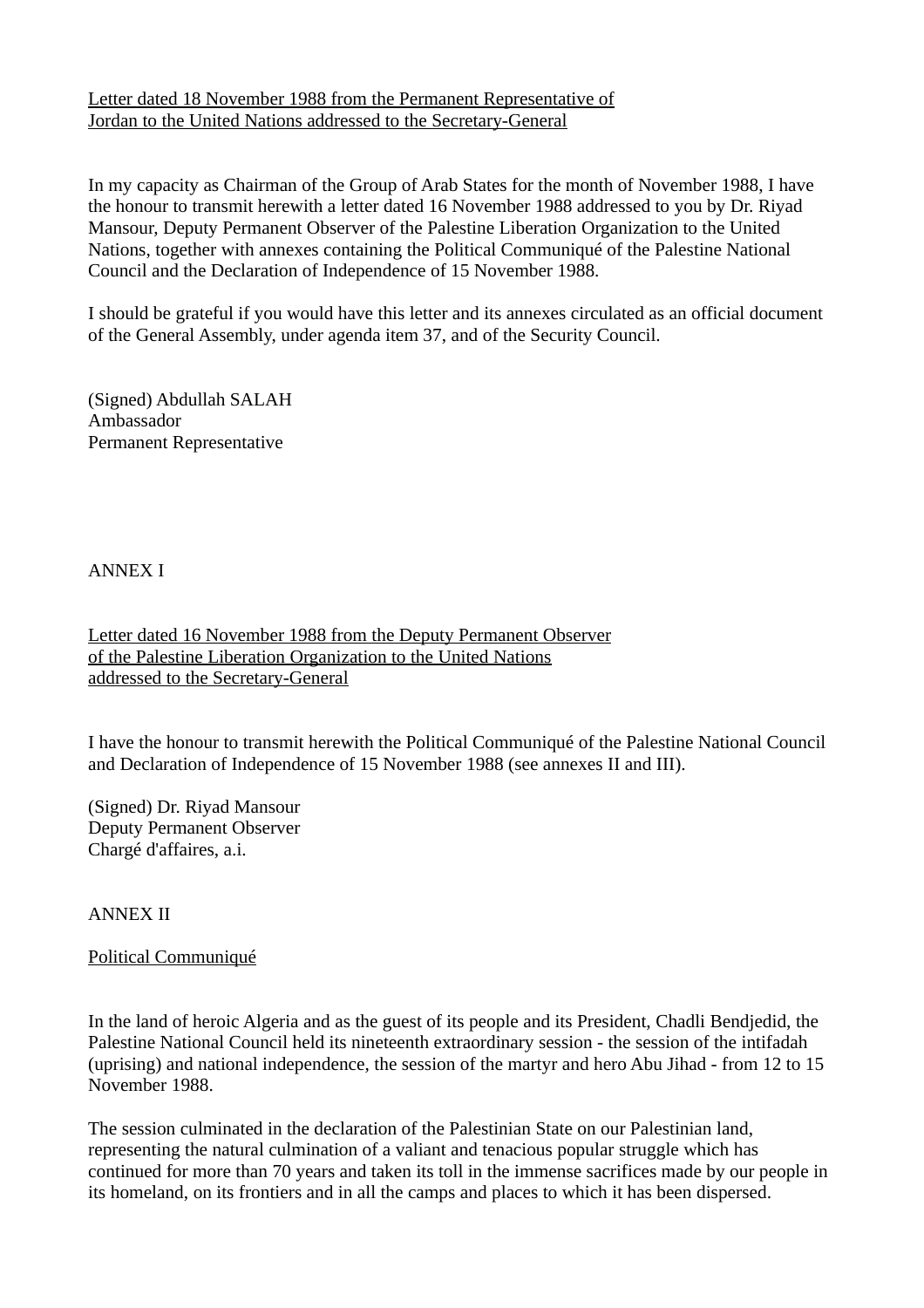The session was also distinguished by its dedication to the great Palestinian national uprising, one of the outstanding battle events in the history of the Palestinian people's contemporary revolution, together with our population's legendary and epic defiance in their camps both inside and outside our occupied land.

Since the very beginning of the intifadah and throughout the 12 months for which it has continued, the fundamental characteristics of our great people's uprising have been clearly manifest. It is an allembracing popular revolution expressing the consensus agreement of the nations - its men and its women, its old people and its children, its camps, villages and cities - to reject the occupation and to fight for its defeat and elimination.

This magnificent uprising has demonstrated the deep-rooted national unity of our people and its comprehensive loyalty to the Palestine Liberation Organization, the sole legitimate representative of our people - of all our people in every place where its members are gathered - both inside and outside the homeland. This has been shown by the rallying of the Palestinian masses in all their national institutions - including trade unions, vocational organizations, students, workers, farmers, women, businessmen, land owners, professionals and academics - to the intifadah, through the unified leadership of the uprising and through the popular committees which have been formed in all quarters of the cities and in the villages and camps.

The revolutionary furnace of our people and its glorious uprising, together with the continuous and creative revolutionary momentum of our revolution at all the scenes and sites of that revolution both inside and outside our homeland, have brought to nought the wagers and delusions whereby our people's enemies hoped to give a fixed and permanent character to the occupation of our Palestinian land and to consign the question of Palestine to the labyrinths of oblivion and obliteration. Behold the generations which have been bred on the purposes and principles of the Palestinian revolution and have lived through all its battles since its awakening in 1965, experiencing the heroic defiance of the Zionist invasion in 1982 and the resistance of the camps of the revolution in Lebanon against the siege of starvation and death. And behold how these generations, the sons of the Palestine Liberation Organization, affirm the vitality and continuity of that revolution and make the ground explode beneath the feet of the occupiers, proving that the battle reserves of our people are not depleted and that its deep faith is firm and profound.

Thus we see a revolutionary symphony among the children of the rocket-propelled grenades (RPGs) and the children of the sacred stones, both inside and outside our occupied land.

Our people has defied all attempts by the enemy authorities to put an end to our popular revolution, despite all the authorities' ploys of terror, oppression, killing, imprisonment, expulsion, desecration of Islamic and Christian holy places, violation of the freedom of places of worship, confiscation of land, demolition of houses, perpetration of deliberate crimes of murder, unleashing of armed settlers against our villages and our camps, burning of crops, severing of water and electricity supplies, beating of women and children, use of stinging gases - leading to thousands of deaths and miscarriages - and conduct of a policy of obscurantism through the closure of schools and universities.

Our people has paid the price for this heroic defiance with the lives of hundreds of martyrs and the sufferings of tens of thousands who have been wounded, injured, detained and expelled. The ingenuity of our people has always throughout these trying times been ready to invent ways and means of battle which enhance its defiance and resistance, its ability to confront the crimes and practices of the enemy and, consequently, to continue its heroic and determined struggle.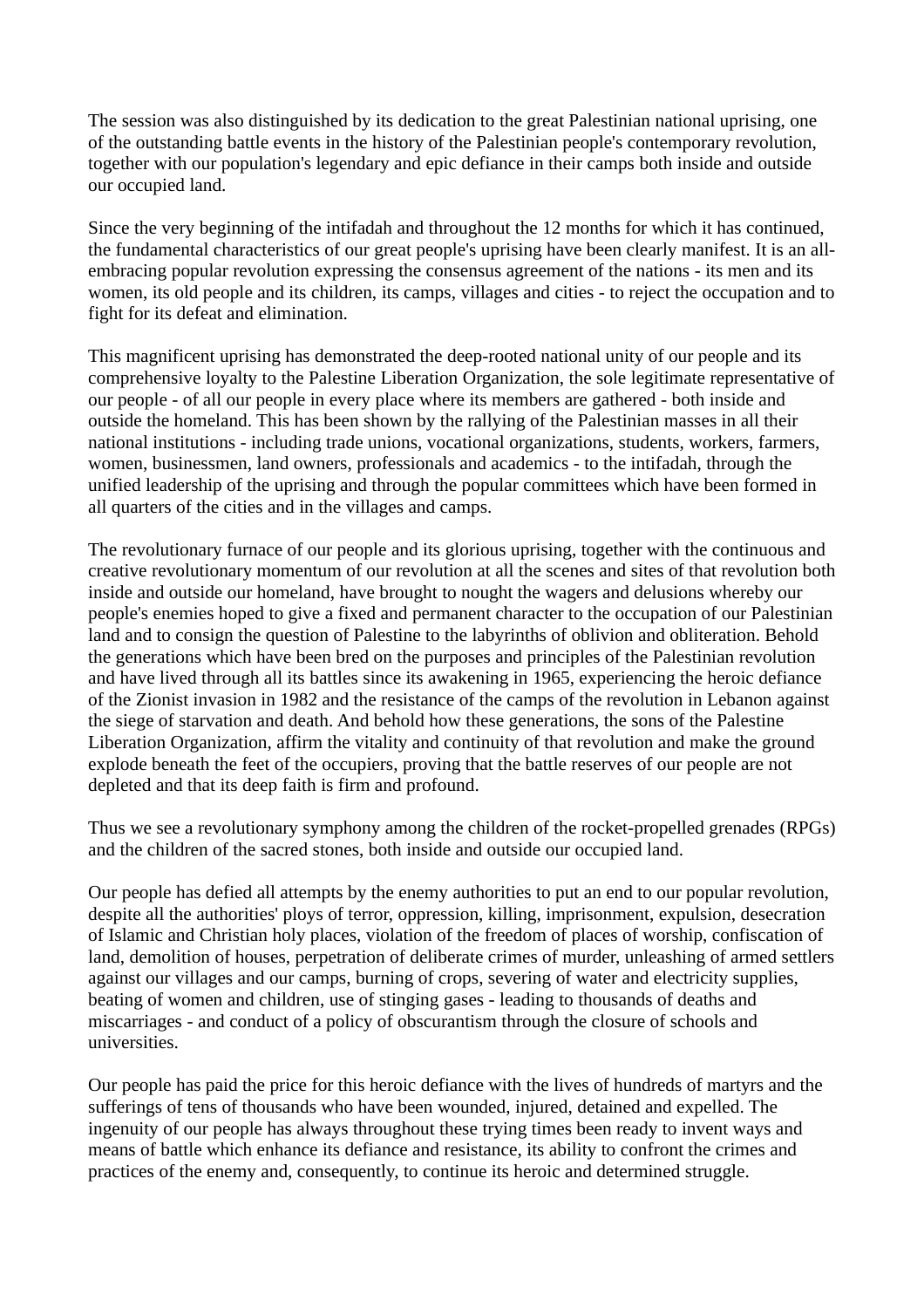By means of its defiance, the continuation of its revolution and the escalation of its uprising, our people has proved its determination to continue the struggle, whatever the sacrifices, to the utmost limits. It does so armed with a magnificent fighting heritage, an unbending revolutionary determination and a deep-rooted national unity which has been further and further strengthened through and around the intifadah, both inside and outside the homeland, together with its allembracing loyalty to its national leadership, the Palestine Liberation Organization,and the adherence of our people to the objectives of defeating and eliminating the Israeli occupation and attaining its inalienable national rights to return, to exercise self-determination and to establish the independent Palestinian State.

Our people has throughout this process relied on the support of the masses and forces of the Arab community, their solidarity with it and backing of it. This has been demonstrated in the broad popular Arab support received by the uprising, in the official Arab consensus expressed during the Arab Summit Conference at Algiers and the resolutions adopted at that Conference, affirming that our people is not alone in confronting the racist Fascist assault and thwarting any possibility of its isolation by the Israeli aggressors, in view of the support provided to it by the Arab community and their backing of its holy war.

In addition to this Arab solidarity, our people's revolution and the glorious uprising have enjoyed broad international endorsement, as demonstrated by the increasing understanding of the Palestinian people's cause, the growth of backing and support among the peoples and nations of the world for our just struggle and, in contrast, their condemnation of the Israeli occupation and its crimes, thus contributing to the disgrace of Israel, its increasing isolation and the isolation of its backers and supporters.

Security Council resolutions 605 (1987), 607 (1988) and 608 (1999) and those General Assembly resolutions which confirm Palestinian rights against the expulsion of Palestinians from their land, and against the repression and terror practised by Israel against the Palestinian people in the occupied Palestinian territories, have constituted one of the strong manifestations of international public opinion's increasing support, including that of official opinion, for our people and its representative, the Palestine Liberation Organization, against the Israeli occupation and its racist Fascist practices.

General Assembly resolution 43/21 of 3 November 1988, which was adopted at a meeting devoted to the intifadah, provides further evidence that the overwhelming majority of the peoples and nations of the world oppose the occupation and support the just struggle of the Palestinian people and its inalienable right to liberation and independence. The inhuman and abhorrent crimes and practices of the occupation have given the lie to the Zionist propaganda about democracy in the Zionist entity, which has deceived international public opinion for 40 years. The true face of Israel has been made apparent: a colonialist, racist, Fascist State based on the seizure of Palestinian land, extermination of the Palestinian people and, in addition, threats, aggression and expansionism in neighbouring Arab territories.

What this means is that the occupation can no longer continue to reap its fruits at the expense of the rights of the Palestinian people unless it pays the price for doing so, either in the field or at the level of international public opinion.

Apart from those Israeli democratic and progressive forces which have rejected the occupation, condemned it, and deplored its oppressive practices and measures, Jewish groups throughout the world are no longer able to continue defending Israel or to remain silent about its crimes against the Palestinian people. Many voices have been raised within these groups in calls for an end to such crimes and for Israel's withdrawal from the occupied territories, in order to enable the Palestinian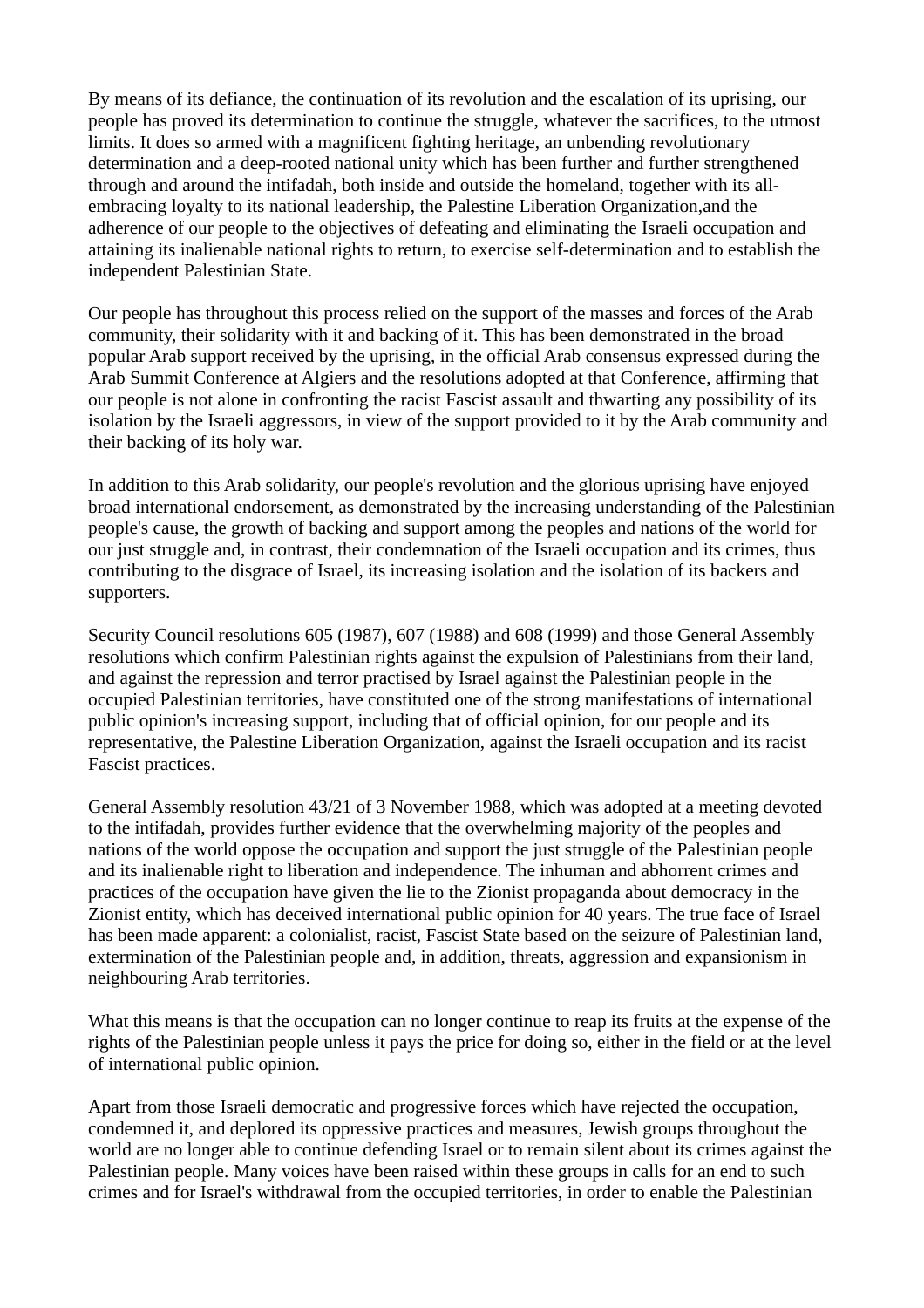people to exercise its right to self-determination.

Among the gamut of results and effects at the local, Arab and international levels of our people's revolution and glorious uprising, there has been affirmation of the practical correctness of the Palestine Liberation Organization's national programme, which advocates defeat of the occupation, the right to return, self-determination and the independent State. It has also been affirmed that our people's struggle is the decisive factor in ensuring that our national rights are wrested from the claws of the occupation and that it is the authority of the popular masses, as represented by their committees, which controls the situation and confronts the occupation authority and its crumbling apparatus. It has also been affirmed that the international community is now more than ever prepared to help bring about a political settlement of the Middle East problem and the basis of that problem, the question of Palestine, and that the Israeli occupation authorities, with the United States Administration behind them, cannot maintain their policy of no response to the will of the international community, which is today agreed on the need to hold the International Peace Conference on the Middle East and to enable the Palestinian people to attain their national rights, including first and foremost the right to self-determination and to exercise its national independence in its own territory.

Accordingly, in corroboration of our people's defiance and its glorious uprising, in response to the will of our masses inside and outside the occupied homeland, and in faithful memory of those who have been killed, injured and detained, the Palestine National Council decides as follows:

1. With regard to the intensification and continuation of the uprising:

(a) To provide all means and possibilities for the intensification of our people's uprising, at all levels and by all methods, with a view to ensuring its continuation and escalation;

(b) To support the mass institutions and organizations in the occupied Palestinian territories;

(c) To strengthen and develop the popular committees and specialized cadres of the masses and the trade unions, in order to enhance their effectiveness and role, including attack groups and the popular army;

(d) To consolidate the national unity which has displayed itself and taken root during the uprising;

(e) To step up action at the international level with a view to securing the release of detainees, the return of those expelled and a halt to the operation of official organized repression and terror against our children, our women, our men and our institutions;

(f) To invite the United Nations to place the occupied Palestinian territories under international supervision, in order to protect our masses and to terminate the Israeli occupation;

(g) To call on the Palestinian masses outside the homeland to intensify and increase their support and to base such action on family solidarity;

(h) To invite the masses, forces, institutions and Governments of the Arab community to increase their political, material and media support to the uprising;

(i) To call on free and noble men throughout the world to stand by our masses, our revolution and our uprising in opposing the Israeli occupation, its methods of repression and organized official military Fascist terrorism, as practised by the forces of the occupation army, armed individuals and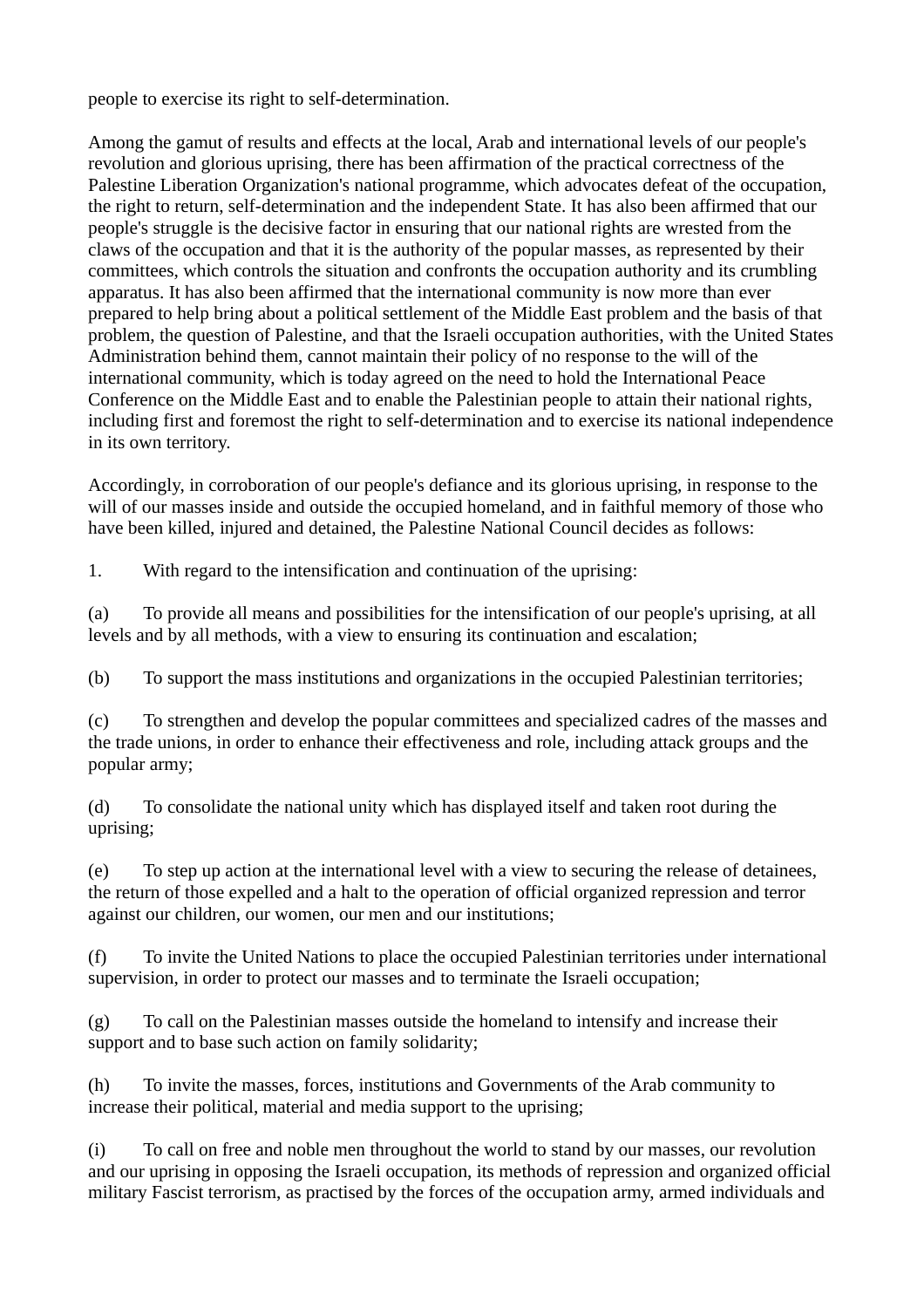fanatic settlers against our masses, our universities, our schools, our institutions, our national economy and our Islamic and Christian holy places.

2. In the political field:

Pursuant to all the preceding remarks, the Palestine National Council -in accordance with its responsibility towards the Palestinian people, its national rights and its desire for peace, on the basis of the Declaration of Independence issued on 15 November 1988, and as an expression of the humanitarian desire to strive for the reinforcement of international détente, nuclear disarmament and the settlement of regional disputes by peaceful means - affirms the determination of the Palestine Liberation Organization to reach a comprehensive political settlement of the Arab-Israeli conflict and of its essence, the question of Palestine, within the framework of the Charter of the United Nations, the principles and provisions of international legitimacy, the rules of international law, the resolutions of the United Nations - the most recent being Security Council resolutions 605 (1987), 607 (1988) and 608 (1988) - and the resolutions of the Arab summit conferences, in a manner that ensures the right of the Palestinian Arab people to return, to exercise self-determination and to establish its independent national State on its national soil, while also making arrangements for the security and peace of every State in the region.

With a view to putting this affirmation into practice, the Palestine National Council insists on the following:

(a) The need to convene an effective international conference on the subject of the Middle East problem and its essence, the question of Palestine, under the auspices of the United Nations and with the participation of the permanent members of the Security Council and all parties to the conflict in the region, including the Palestine Liberation Organization, the sole legitimate representative of the Palestinian people, on an equal footing, with the provision that the said international conference shall be convened on the basis of Security Council resolutions 242 (1967) and 338 (1973) and shall guarantee the legitimate national rights of the Palestinian people, first and foremost among which is the right to self-determination, in accordance with the principles and provisions of the Charter of the United Nations concerning the right to self-determination of peoples, the inadmissibility of seizure of land belonging to others by means of force or military invasion, and in accordance with United Nations resolutions concerning the question of Palestine;

(b) Israel's withdrawal from all the Palestinian and Arab territories which it has occupied since 1967, including Arab Jerusalem;

(c) Cancellation of all measures of attachment and annexation and removal of the settlements established by Israel in the Palestinian and Arab territories since the year 1967;

(d) An endeavour to place the occupied Palestinian territories, including Arab Jerusalem, under United Nations supervision for a limited period, in order to protect our people and to provide an atmosphere conducive to a successful outcome for the international conference, the attainment of a comprehensive political settlement and the establishment of security and peace for all through mutual acceptance and satisfaction, and in order to enable the Palestinian State to exercise its effective authority over those territories;

(e) Solution of the Palestine refugee problem in accordance with United Nations resolutions on that subject;

(f) Assurance of freedom of worship and the practice of religious rites at the holy places in Palestine for adherents of all religions;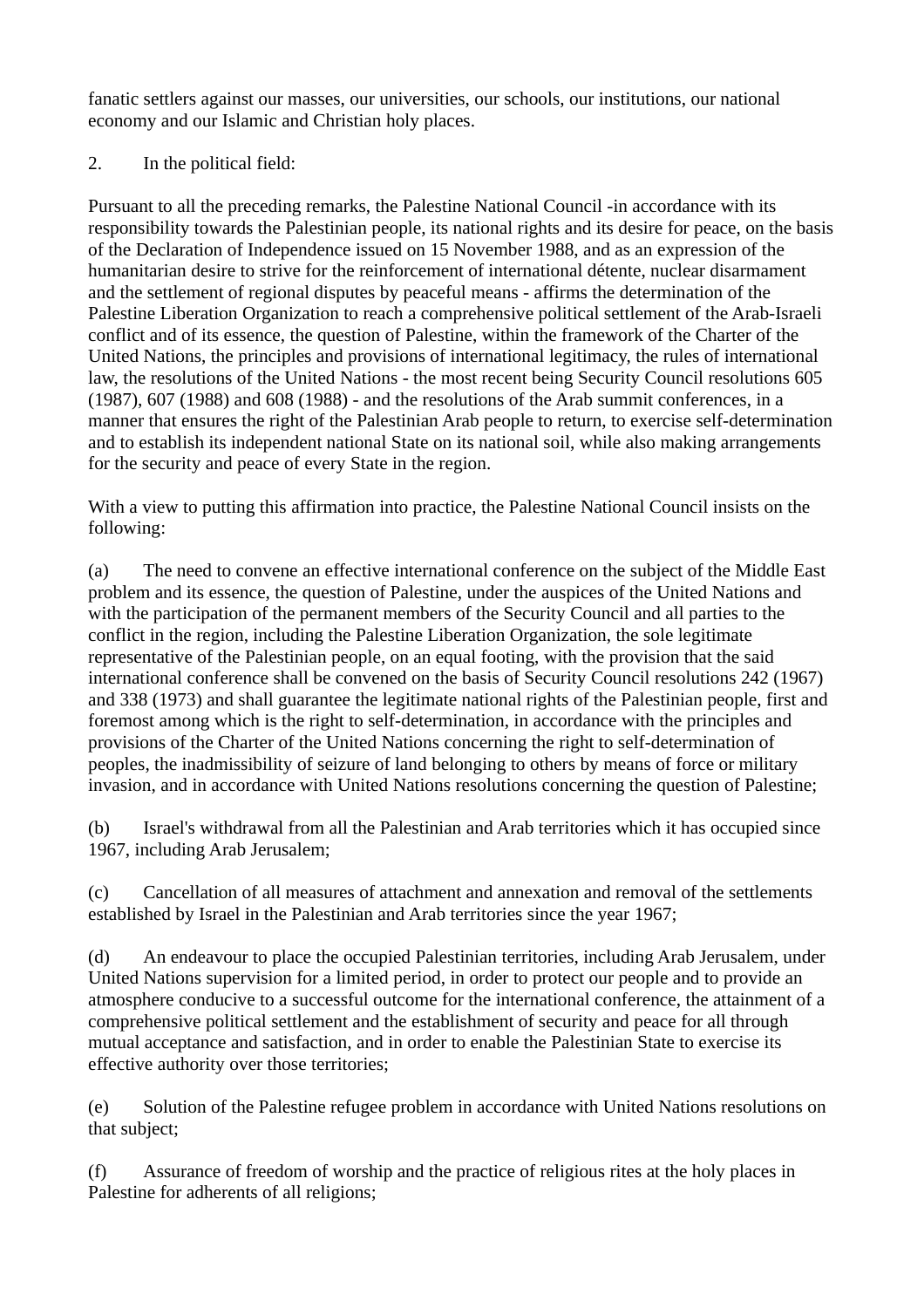(g) The Security Council's establishment and assurance of arrangements for security and peace among all the concerned States in the region, including the Palestinian State.

The Palestine National Council confirms its previous resolutions with regard to the privileged relationship between the two fraternal peoples of Jordan and Palestine, together with the fact that the future relationship between the States of Jordan and Palestine will be established on the basis of a confederacy and of free and voluntary choice by the two fraternal peoples, in corroboration of the historical ties and vital common interests which link them.

The Palestine National Council renews its commitment to United Nations resolutions affirming the right of peoples to resist foreign occupation, colonialism and racial discrimination, and their right to struggle for their independence. It once again states its rejection of terrorism in all its forms, including State terrorism, and affirms its commitment to its previous resolutions in that regard, to the resolution of the Arab Summit Conference at Algiers in 1988, to General Assembly resolutions 42/159 of 1987 and 40/61 of 1985, and to the relevant passage in the Cairo Declaration issued on 7 November 1985.

## 3. On the Arab and international levels:

The Palestine National Council affirms the importance of the unity of the territory, people and institutions of Lebanon and of decisive opposition to attempts to partition that territory and to divide the fraternal people of Lebanon. It also affirms the importance of the joint Arab effort to help solve the crisis in Lebanon and thus to participate in elaborating and applying the solutions which will preserve its unity. The Council also affirms the importance of recognizing the rights of Palestinian citizens in Lebanon to conduct political and media activities and to enjoy security and protection, of action against all forms of conspiracy and aggression directed against them and their right to work and to live, and of the need to establish all the conditions which ensure their ability defend themselves and to maintain their security and protection.

The Palestine National Council also affirms its solidarity with the Lebanese Islamic national forces in their struggle against the Israeli occupation and its agents in southern Lebanon. It expresses its pride in the militant solidarity between the Lebanese and Palestinian peoples in opposing aggression and putting an end to the Israeli occupation of parts of the south. It further affirms the importance of promoting that relationship between our masses and the fraternal fighting masses of Lebanon.

On this occasion, the Council salutes in admiration those of our people in the camps in Lebanon and the south of that country who are resisting aggression and standing up to the massacres, killings, starvation, destruction, air raids, bombardment and sieges being conducted by the Israeli forces, the Israeli air force and the Israeli navy against Palestinian camps and Lebanese villages, being assisted as they do so by the client forces in the region. It also salutes their rejection of the settlement conspiracy, because the homeland of Palestinians is Palestine.

The Council affirms the importance of the Iraq-Iran cease-fire decision for the attainment of lasting peace between the two countries and in the Gulf region. It calls for the intensification of efforts to ensure the successful outcome of the peace negotiations and to establish peace on a firm and stable basis, affirming on this occasion the pride of the Palestinian Arab people and of the Arab community as a whole in Iraq's fraternal defiance and its victories as it defends the eastern gate of the Arab world.

The National Council also expresses its deep pride in the backing provided by the masses of our Arab community for the struggle of our Palestinian Arab people and in their support for the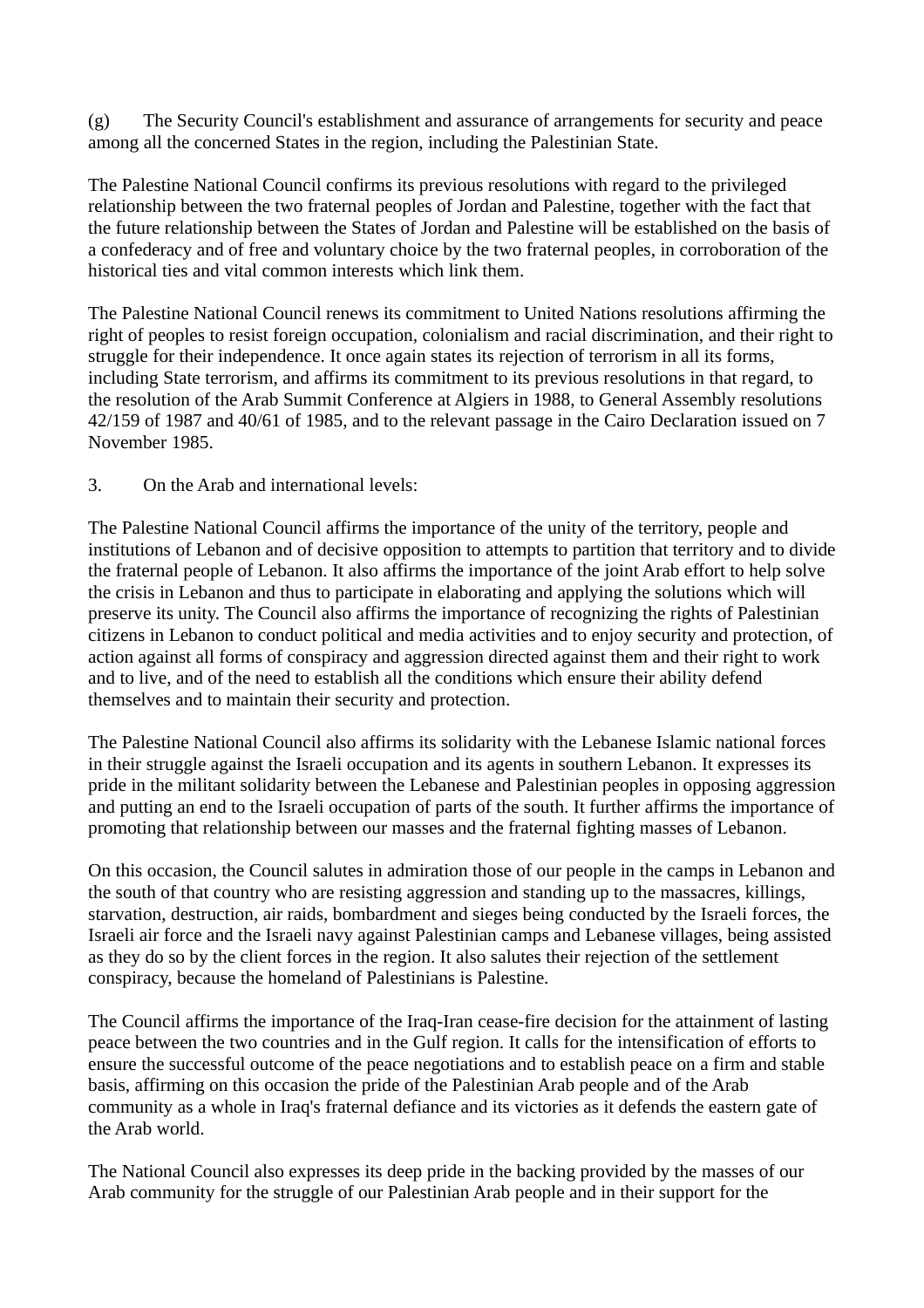Palestine Liberation Organization and the uprising of our people in the occupied homeland. It affirms the importance of strengthening the relations of struggle among the forces, parties and organizations of the Arab national liberation movement, in defence of the rights of the Arab community and its masses to liberation, progress, democracy and unity. The Council calls for the adoption of all measures which will reinforce militant unity among all parties to the Arab national liberation movement.

The Palestine National Council, in addressing its greetings and gratitude to the Arab States for their support of our people's struggle, calls upon them to honour the commitments adopted at the Algiers Summit Conference to support the struggle of the Palestinian people and its glorious uprising. In making this request, the Council expresses its great confidence that the leaders of the Arab community will continue to provide backing and support for Palestine and its people in the manner which has become familiar to us.

The Palestine National Council reaffirms the desire of the Palestine Liberation Organization to maintain Arab solidarity as a framework for the organization of efforts by the Arab community and its States to confront Israeli aggression and United States support for such aggression and to promote Arab prestige and the desired Arab role, with a view to influencing international policies in favour of Arab rights and issues.

The Palestine National Council expresses its profound gratitude to those States, forces and world organizations which support Palestinian national rights and affirms its desire to strengthen links of friendship and co-operation with its friends (the Soviet Union and the People's Republic of China), the other socialist States, non-aligned countries, Islamic, African and Latin American States and other friendly countries. The Council is pleased to note the manifestations of a positive development in the positions of certain Western European countries and Japan with respect to increased support for the rights of the Palestinian people, and backing for that people. It welcomes that development and urges the promotion of efforts to extend it.

The National Council affirms the fraternal solidarity of the Palestinian people and the Palestine Liberation Organization with the struggle for liberation and greater independence of the peoples of Asia, Africa and Latin America. It condemns all attempts by the United States to threaten the independence of countries in Central America and to interfere in their affairs.

The Palestine National Council expresses the support and backing of the Palestine Liberation Organization for the national liberation movements in South Africa and Namibia, under the leadership of the South West Africa People's Organization (SWAPO), and addresses a special greeting to Nelson Mandela in his struggle against the racist Pretoria régime. It urges that the peoples of those two countries be enabled to attain their freedom and independence. The Council also expresses its support and backing for the African front-line States and its condemnation of the racist South African régime's acts of aggression against them.

As it watches with deep concern the continuing growth of Fascist forces and Israeli extremism, and the escalation of their overt calls for implementation of a policy of genocide and the individual and collective expulsion of our people from its homeland, the Council calls for the intensification of action and efforts at all levels to confront this Fascist threat. At the same time, the Council expresses its appreciation of the courageous role played by the Israeli forces for peace in their defiance and humiliation of the Fascist and racist forces and of aggression, in their support for our people's struggle and valiant uprising and in their endorsement of our people's right to exercise selfdetermination and to establish its independent State. The Council affirms its previous resolutions with regard to the strengthening and development of relations with those democratic forces.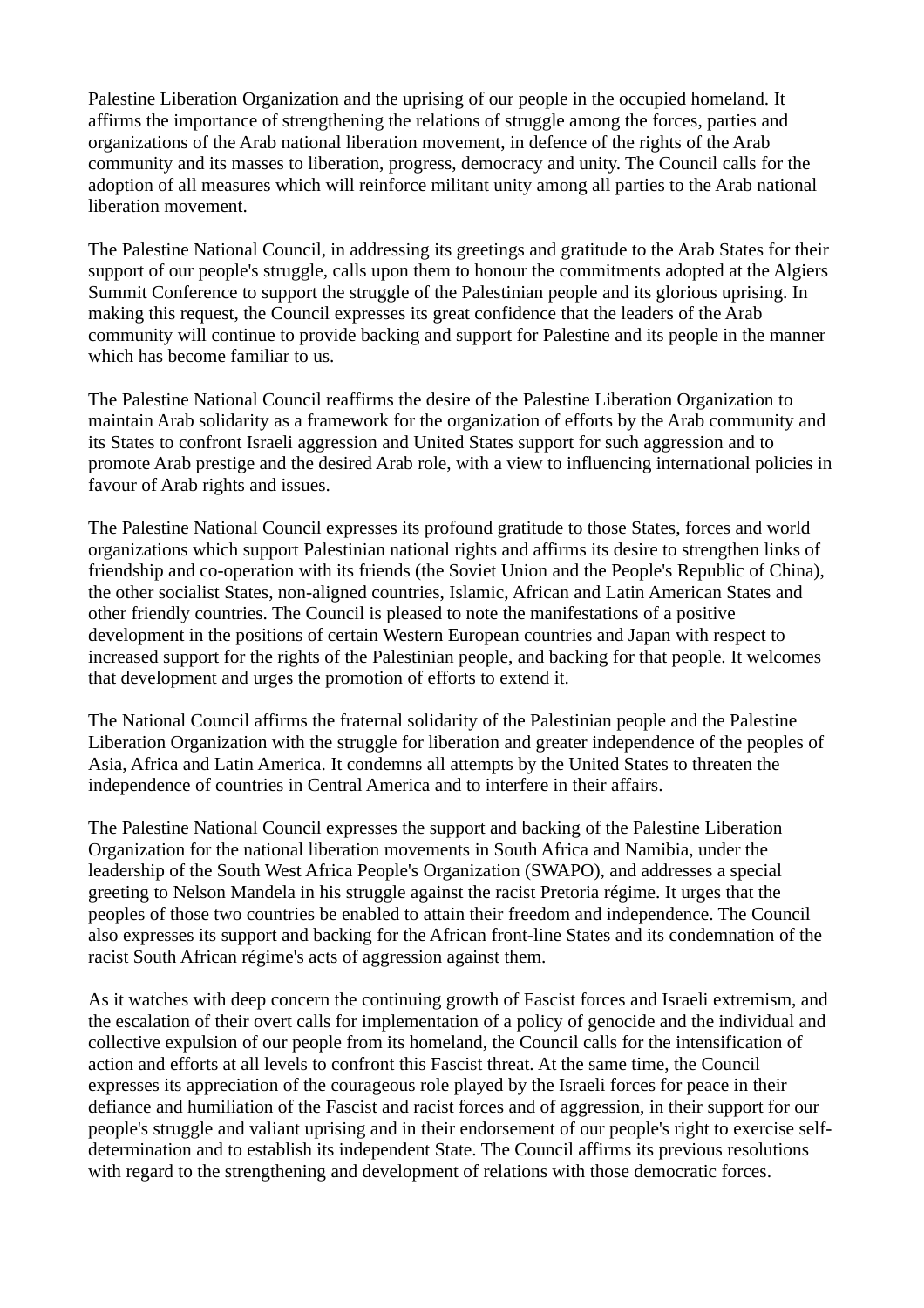The Palestine National Council also addresses an appeal to the various forums of the people of the United States to endeavour to halt the United States Administration's policy of denying the national rights of the Palestinian people, including its sacred right to self-determination. It calls upon all sectors of the United States population to work towards the adoption of policies which are consistent with international rules, conventions and resolutions on the subject of human rights and serve the desired purpose of bringing about peace in the Middle East and ensuring security for all its peoples, including the Palestinian people.

The Council entrusts the Executive Committee with the task of completing arrangements for the formation of a memorial committee in honour of the martyr and symbol, Abu Jihad, in order that the committee may begin its work immediately after the Council's session is concluded.

The Council addresses its greetings to the United Nations Committee on the Exercise of the Inalienable Rights of the Palestinian People, to fraternal and friendly international institutions and organizations and non-governmental organizations and to those correspondents and information media which have supported, and continue to support, our people's uprising and struggle.

The National Council, in expressing its intense anguish over the continued detention of hundreds of our people's combatants in a number of Arab countries, vehemently deplores their continued detention and calls upon those countries to put an end to this irregular situation and to release the combatants in order that they may resume their participation in the fight and in the struggle.

In conclusion, the Palestine National Council affirms its complete confidence that the justice of the Palestinian cause and of the aims for which the Palestinian people is struggling will continue to enjoy increased support from honourable and free men throughout the world. It also affirms its complete confidence in victory on the road to Jerusalem, the capital of our independent Palestinian State.

The National Council records with the utmost pride, gratitude and recognition the consistent firm stance adopted by fraternal Algeria, its great people and its militant President, Chadli Bendjedid, in support of the just struggle being waged by the Palestinian people under the leadership of the Palestine Liberation Organization. That noble stance is based on the deep-rooted battle heritage of the revolution which claimed 1,500,000 martyrs and on Algeria's profound commitment to the Arab and Islamic cause.

The National Council, in addressing its gratitude to the people, Party, Government and President of Algeria for their hospitality to the National Council during the historic session of the intifadah, and for its provision of all the facilities which ensured the successful outcome of its work, is certain that the adoption of the National Council's historic resolutions in Algeria, the land of victorious revolution and deep commitment to the victory of Palestine, will have the most profound effect on the spirit of our militant people, the people of the intifadah, and on the hearts of all free and honourable men in our world.

Special resolution of the Palestine National Council relating to Tunisia, as proposed by Mr. Yasser Arafat, Chairman of the Executive Committee of the Palestine Liberation Organization

The Palestine National Council affirms its deep appreciation of and great pride in fraternal Tunisia, its people, Government and President, in view of the warm and brotherly way in which they have embraced the cause of the Palestinian people and the Palestine Liberation Organization.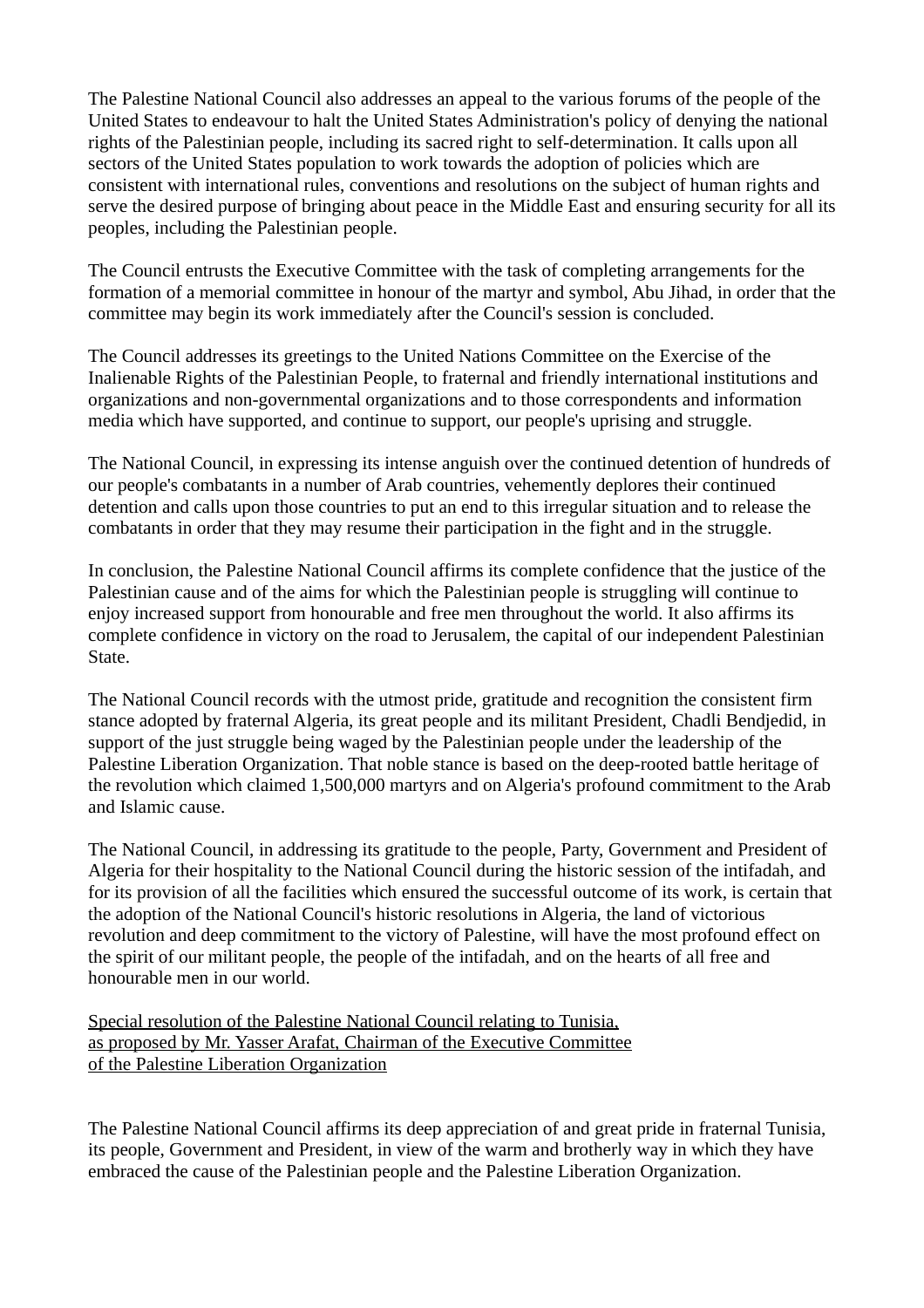The Palestine National Council addresses greetings of respect and admiration to President Zine-al-Abidine Ben Ali for his sincere and persistent efforts to support the cause of the Palestinian people, to protect the Palestine Liberation Organization in Tunisian territory and to defend it in all international contexts and forums.

The Council expresses its deep gratitude and recognition to the heroic people of Tunisia, which has always co-operated with the cause of the Palestinian people, its revolution and uprising, embracing those issues within the framework of its own national cause.

## ANNEX III

## Declaration of Independence

On the same terrain as God's apostolic missions to mankind and in the land of Palestine was the Palestinian Arab people brought forth. There it grew and developed, and there it created its unique human and national mode of existence in an organic, indissoluble and unbroken relationship among people, land and history.

With epic tenaciousness in terms of place and time, the people of Palestine fashioned its national identity. Its steadfast endurance in its own defence rose to preternatural levels, for despite the ambitions, covetousness and armed invasions which deprived that people of an opportunity to achieve political independence, and which were prompted by the allure of this ancient land and its crucial position on the intersecting boundaries of powerful nations and civilizations, it was the constancy with which the people adhered to the land that gave that land its identity and which imbued its people with the national spirit.

Nourished by many strains of civilizations and a multitude of cultures and finding inspiration in the texts of its spiritual and historical heritage, the Palestinian Arab people has, throughout history, continued to develop its identity in an integral unity of land and people and in the footsteps of the prophets throughout this Holy Land, the invocation of praise for the Creator high atop every minaret while hymns of mercy and peace have rung out with the bells of every church and temple.

From generation unto generation, the Palestinian Arab people has not ceased its valiant defence of its homeland, and the successive rebellions of our people have been a heroic embodiment of its desire for national independence.

At a time when the modern world was fashioning its new system of values, the prevailing balance of power in the local and international arenas excluded the Palestinians from the common destiny, and it was shown once more that it was not justice alone that turned the wheels of history.

The deep injury already done the Palestinian people and therefore aggravated when a painful differentiation was made: a people deprived of independence, and one whose homeland was subjected to a new kind of foreign occupation, was exposed to an attempt to give general currency to the falsehood that Palestine was "a land without a people". Despite this falsification of history, the international community, in article 22 of the Covenant of the League of Nations of 1919 and in the Lausanne Treaty of 1923, recognized that the Palestinian Arab people was no different from the other Arab peoples detached from the Ottoman State and was a free and independent people.

Despite the historical injustice done to the Palestinian Arab people in its displacement and in being deprived of the right to self-determination following the adoption of General Assembly resolution 181 (II) of 1947, which partitioned Palestine into an Arab and a Jewish State, that resolution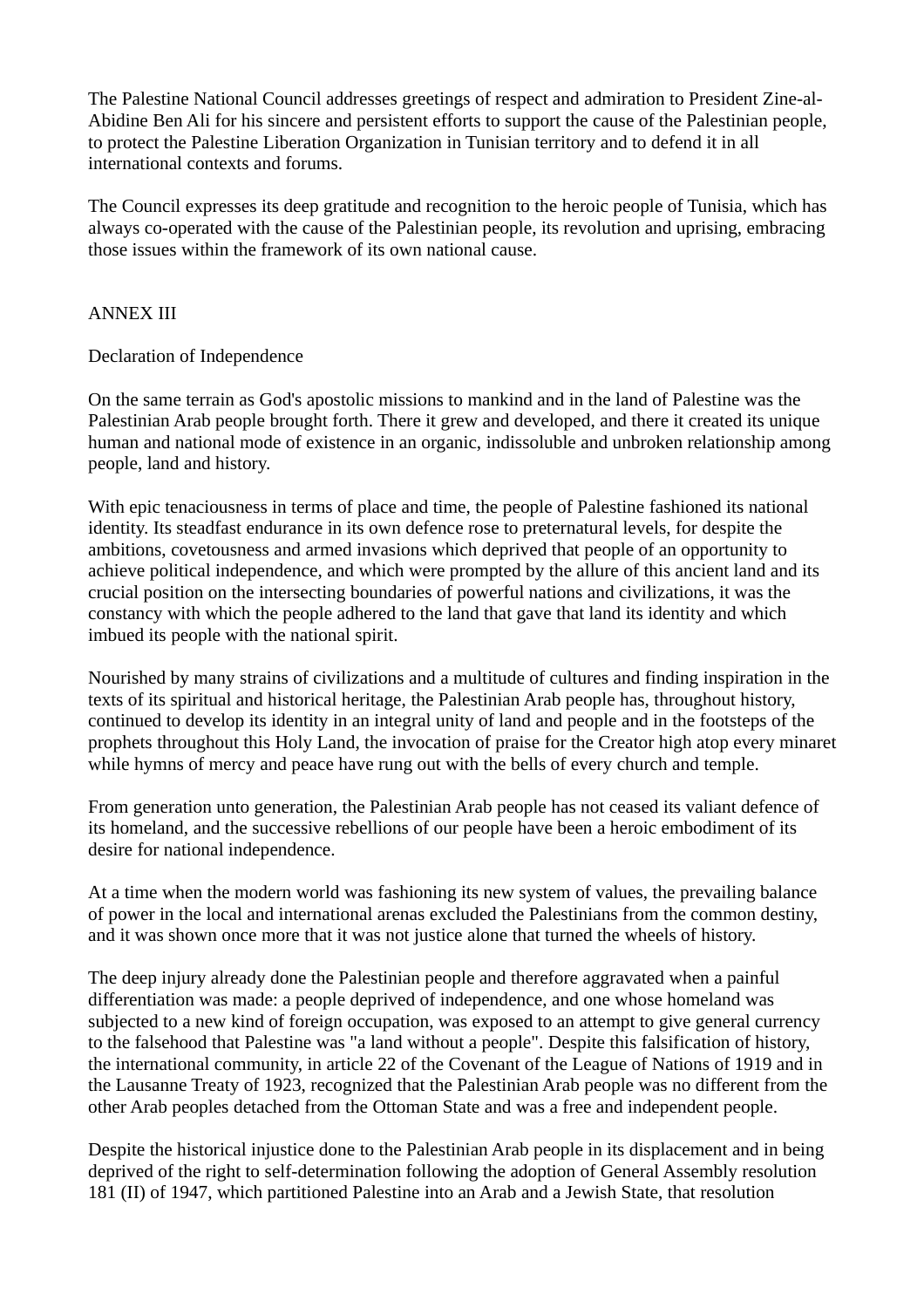nevertheless continues to attach conditions to international legitimacy that guarantee the Palestinian Arab people the right to sovereignty and national independence.

The occupation of Palestinian territory and parts of other Arab territory by Israeli forces, the uprooting of the majority of Palestinians and their displacement from their homes by means of organized intimidation, and the subjection of the remainder to occupation, oppression and the destruction of the distinctive features of their national life, are a flagrant violation of the principle of legitimacy and of the Charter of the United Nations and its resolutions recognizing the national rights of the Palestinian people, including the right to return and the right to self-determination, independence and sovereignty over the territory of its homeland.

In the heart of its homeland and on its periphery, in its places of exile near and far, the Palestinian Arab people has not lost its unwavering faith in its right to return nor its firm belief in its right to independence. Occupation, carnage and displacement have been unable to dispossess the Palestinians of their consciousness and their identity - their epic struggle has endured, and the formation of their national character has continued with the growing escalation of the struggle. The national will has established its political framework; and that is the Palestine Liberation Organization, the sole, legitimate representative of the Palestinian people, as recognized by the international community and represented in the United Nations and its institutions and in other international and regional organizations. Founding itself on a belief in inalienable rights, on the Arab national consensus and on international legitimacy, the Palestine Liberation Organization has assumed leadership in the battles of a great people fused in an exemplary national unity and in a legendary and steadfast resistance to carnage and encirclement within its homeland and outside. To the Arab national consciousness and to that of the entire world, the epic of the Palestinian resistance has manifested itself as one of the most conspicuous national liberation movements of the age.

The great popular uprising now mounting in the occupied territories, together with the legendary steadfastness of the camps within and outside the homeland, have raised mankind's grasp of the true nature of the Palestinian issue and of Palestinian national rights to a level higher than that of full and mature comprehension, have brought down the final curtain on an entire epoch of falsification and conscientious indifference and have beleaguered the official Israeli mentality, prone as it is to appeal to arguments based on mythology and to resort to intimidation in its denial of Palestinian existence.

With the uprising, with the escalation of the revolutionary struggle and with the accumulation of revolutionary experience wherever the struggle is in progress, the Palestinian conjuncture reaches a sharp historical turning point. The Palestinian Arab people asserts once more its inalienable rights and its demand to exercise those rights in its Palestinian homeland.

By virtue of the natural, historical and legal right of the Palestinian Arab people to its homeland, Palestine, and of the sacrifices of its succeeding generations in defence of the freedom and independence of that homeland,

Pursuant to the resolutions of the Arab Summit Conferences and on the basis of the international legitimacy embodied in the resolutions of the United Nations since 1947, and

Through the exercise by the Palestinian Arab people of its right to self-determination, political independence and sovereignty over its territory:

The Palestine National Council hereby declares, in the Name of God and on behalf of the Palestinian Arab people, the establishment of the State of Palestine in the land of Palestine with its capital at Jerusalem.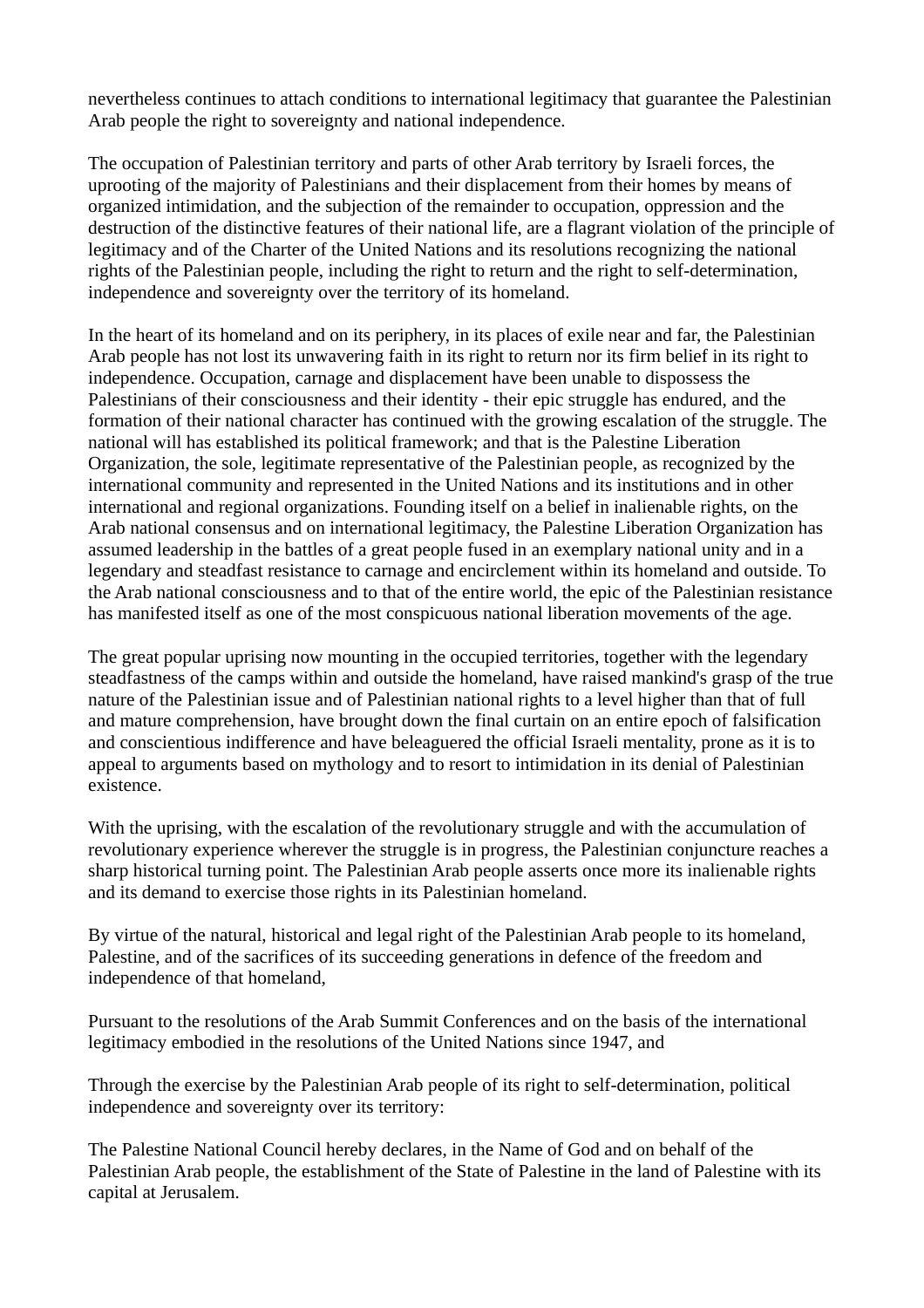The State of Palestine shall be for Palestinians, wherever they may be therein to develop their national and cultural identity and therein to enjoy full equality of rights. Their religious and political beliefs and human dignity shall therein be safeguarded under a democratic parliamentary system based on freedom of opinion and the freedom to form parties, on the heed of the majority for minority rights and the respect of minorities for majority decisions, on social justice and equality, and on non-discrimination in civil rights on grounds of race, religion or colour or as between men and women, under a Constitution ensuring the rule of law and an independent judiciary and on the basis of true fidelity to the age-old spiritual and cultural heritage of Palestine with respect to mutual tolerance, coexistence and magnanimity among religions.

The State of Palestine shall be an Arab State and shall be an integral part of the Arab nation, of its heritage and civilization and of its present endeavour for the achievement of the goals of liberation, development, democracy and unity. In affirming its commitment to the Pact of the League of Arab States and its concern for the strengthening of joint Arab action, the State of Palestine calls upon the members of the Arab nation for their assistance in achieving its de facto emergence by mobilizing their capacities and intensifying the efforts made to bring the Israeli occupation to an end.

The State of Palestine declares its commitment to the purposes and principles of the United Nations, to the Universal Declaration of Human Rights and to the policy and principles of non-alignment.

The State of Palestine, in declaring that it is a peace-loving State committed to the principles of peaceful coexistence, shall strive, together with all other States and peoples, for the achievement of a lasting peace based on justice and respect for rights, under which the human potential for constructive activity may flourish, mutual competition may centre on life-sustaining innovation and there is no fear for the future, since the future bears only assurance for those who have acted justly or made amends to justice.

In the context of its struggle to bring peace to a land of peace and love, the State of Palestine calls upon the United Nations, which bears a special responsibility towards the Palestinian Arab people and its homeland, and upon the peace-loving States and peoples of the world and those that cherish freedom to assist it in achieving its goals, in bringing the plight of its people to an end, in ensuring the safety and security of that people and in endeavouring to end the Israeli occupation of Palestinian territory.

The State of Palestine further declares, in that connection, that it believes in the solution of international and regional problems by peaceful means in accordance with the Charter of the United Nations and the resolutions adopted by it, and that, without prejudice to its natural right to defend itself, it rejects the threat or use of force, violence and intimidation against its territorial integrity and political independence or those of any other State.

On this momentous day, the fifteenth day of November 1988, as we stand on the threshold of a new era, we bow our heads in deference and humility to the departed souls of our martyrs and the martyrs of the Arab nation who, by virtue of the pure blood shed by them, have lit the glimmer of this auspicious dawn and who have died so that the homeland might live. We lift up our hearts so that they may be filled with light from the radiance of the hallowed uprising, of the epic resistance of those in the camps, in the dispersion and in exile, and of those who have borne the manner of freedom: our children, our elders and our youth; our prisoners, detainees and wounded based on the hallowed soil and in every camp, village and city; the valiant Palestinian women, the guardians of our life and our survival and keepers of our eternal flame. To the spirits of our righteous martyrs, to the masses of our Palestinian Arab people and our Arab nation and to all free and honourable men, we give our solemn pledge to continue the struggle for an end to the occupation and the